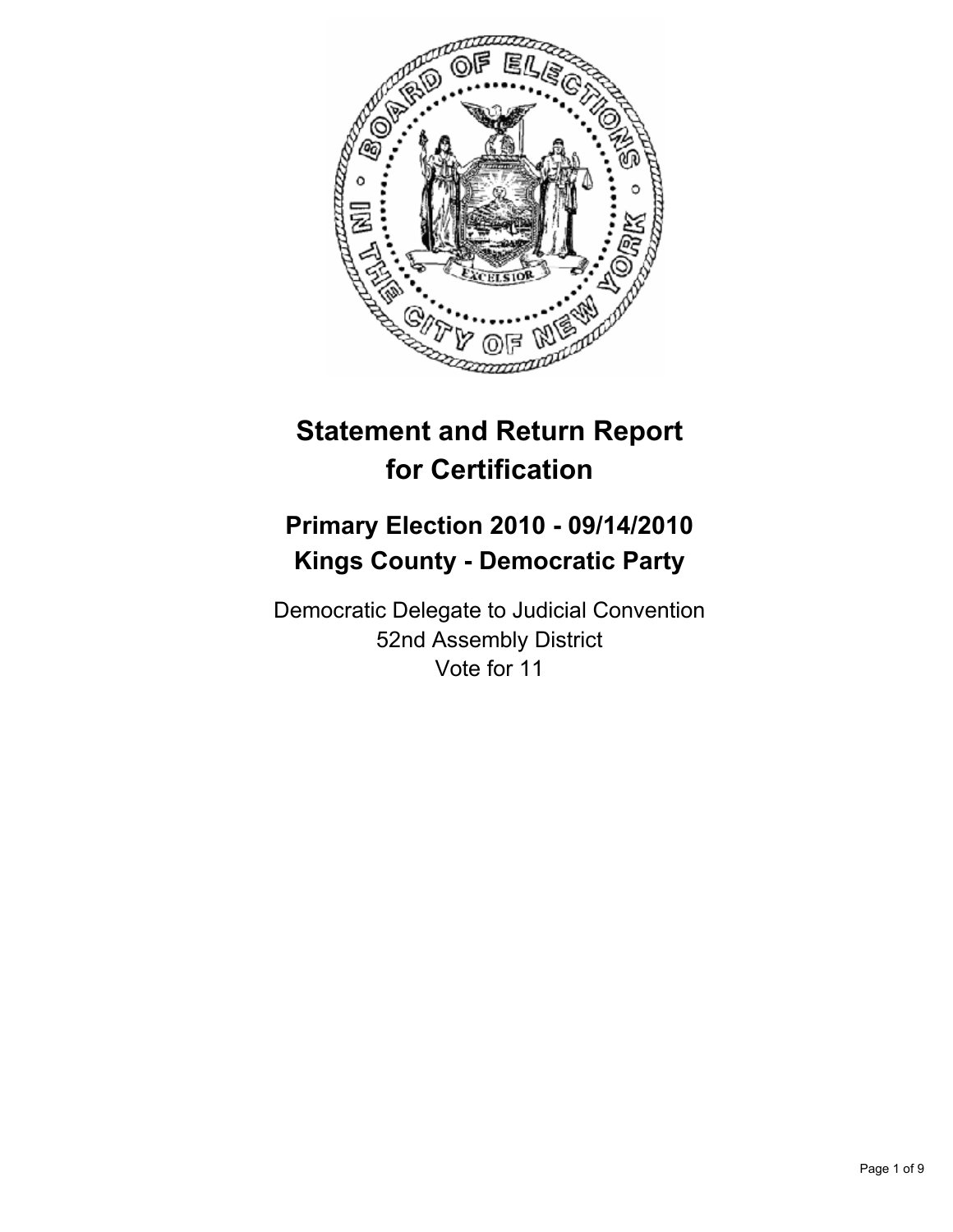

| PUBLIC COUNTER                   | 11,017       |
|----------------------------------|--------------|
| <b>EMERGENCY</b>                 | 45           |
| ABSENTEE/MILITARY                | 252          |
| <b>AFFIDAVIT</b>                 | 133          |
| <b>IRA CURE</b>                  | 2,864        |
| <b>KAREN E JOHNSON</b>           | 4,000        |
| JOHN T LONGO                     | 2,867        |
| <b>HELEN PEARLSTEIN</b>          | 3,873        |
| <b>JOHN L HEYER II</b>           | 2,528        |
| <b>MERCEDES NEIRA</b>            | 3,607        |
| ROBERT T PREDHOME                | 2,339        |
| <b>MARLENE HOCHMAN</b>           | 3,553        |
| <b>JAMES N KATZ</b>              | 2,867        |
| <b>ALIDA SEIDEL</b>              | 3,473        |
| PAUL BADER                       | 2,960        |
| <b>GREG S WILLIAMSON</b>         | 1,614        |
| <b>MADELINE WILLIAMSON</b>       | 2,371        |
| <b>BETTY J LESTER</b>            | 2,190        |
| <b>ELLEN MEYERS</b>              | 2,531        |
| <b>STEPHANIE M FRIOT</b>         | 1,769        |
| <b>BENJAMIN F ABELMAN</b>        | 1,472        |
| <b>CHARLENE NIMMONS</b>          | 1,926        |
| AARON NEPARSTEK (WRITE-IN)       | 1            |
| ADAM MEYER (WRITE-IN)            | 1            |
| ALAN FEDERMAN (WRITE-IN)         | 1            |
| ALEXANDER M. HOFFMAN (WRITE-IN)  | $\mathbf{1}$ |
| AMY BINDER (WRITE-IN)            | 1            |
| ANGELA VANEZ (WRITE-IN)          | 1            |
| ANTHONY KENNEDT (WRITE-IN)       | $\mathbf{1}$ |
| ANTOINETTE DELGADO (WRITE-IN)    | 1            |
| ANTONIN SCALIA (WRITE-IN)        | 1            |
| ARNALDO LOPEZ (WRITE-IN)         | $\mathbf{1}$ |
| ARTHUR ASH (WRITE-IN)            | 1            |
| AVI ADIV (WRITE-IN)              | 1            |
| <b>BARRACK OBAMA (WRITE-IN)</b>  | 1            |
| BENJAMIN PUCKLEY (WRITE-IN)      | 1            |
| BENJAMIN TARVARSE (WRITE-IN)     | 1            |
| BILL CLINTON (WRITE-IN)          | 1            |
| BILL YAO (WRITE-IN)              | 1            |
| CARLOS DELGADO (WRITE-IN)        | 1            |
| CHRIS HAVENS (WRITE-IN)          | 1            |
| CHRIS OWENS (WRITE-IN)           | 1            |
| CHRISTINA ANNUNZIATTA (WRITE-IN) | 1            |
| CHRISTOPHER MEYER (WRITE-IN)     | 1            |
| CLARENCE THOMAS (WRITE-IN)       | 1            |
| CONAN OBRIEN (WRITE-IN)          | 1            |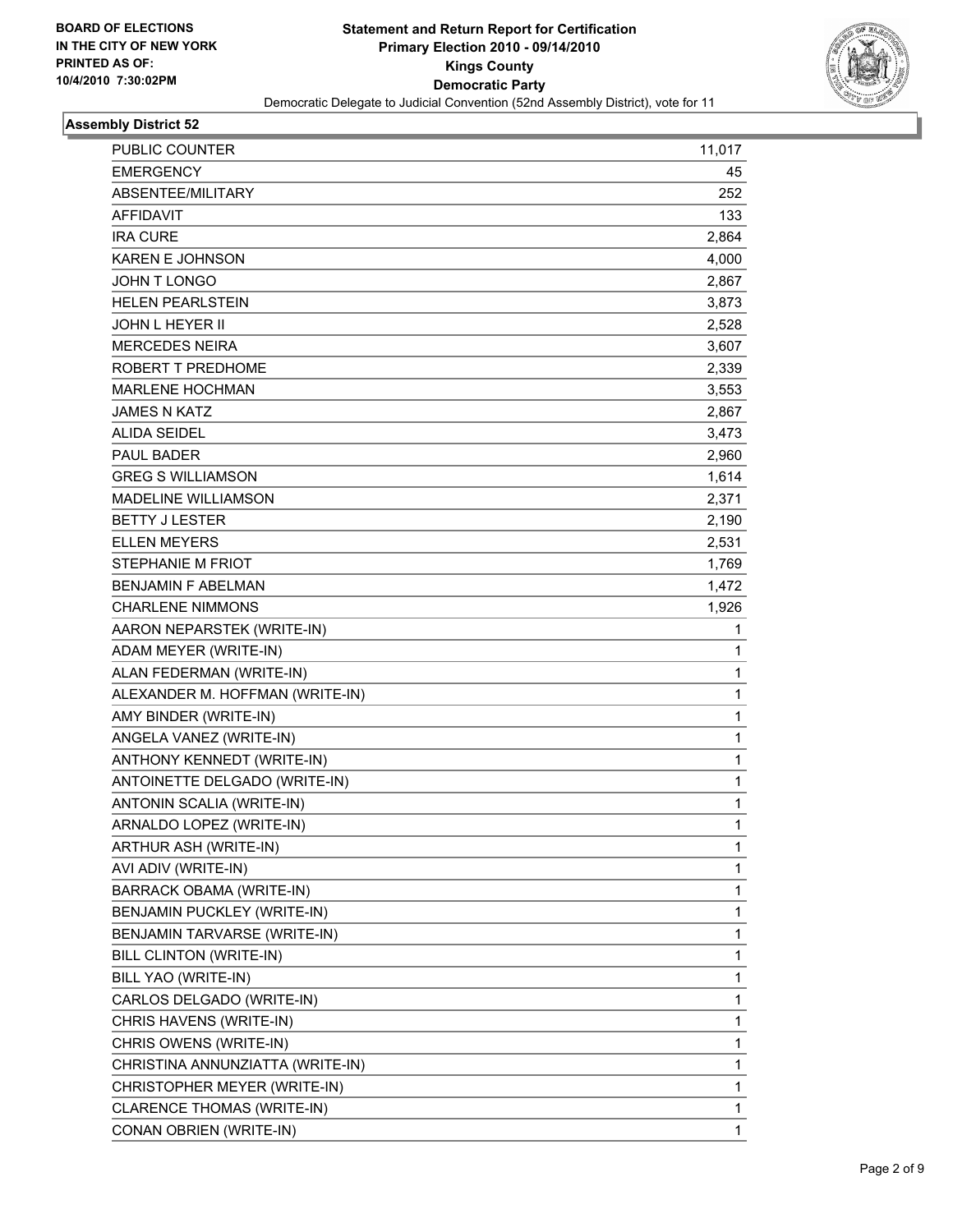

| DAN ROTH (WRITE-IN)              | 1                       |
|----------------------------------|-------------------------|
| DANIEL MUNOZ (WRITE-IN)          | 1                       |
| DAVID ALQUIST (WRITE-IN)         | 1                       |
| DAVID BLOOMFIELD (WRITE-IN)      | 1                       |
| DAVID LANSNE (WRITE-IN)          | 1                       |
| DAVID PETESKY (WRITE-IN)         | 1                       |
| DAVID SCHWARTZ (WRITE-IN)        | 1                       |
| DAVID SOUTER (WRITE-IN)          | 1                       |
| DEBORAH MARRIN (WRITE-IN)        | 1                       |
| EDWARD CASTELL (WRITE-IN)        | 1                       |
| ELENA KAGAN (WRITE-IN)           | 1                       |
| ELISSA KREBS (WRITE-IN)          | 1                       |
| ERIC MCCLURE (WRITE-IN)          | 1                       |
| ERIC W. MCCLURE (WRITE-IN)       | $\overline{\mathbf{c}}$ |
| EUGENE RUSSIANOFF (WRITE-IN)     | 1                       |
| FERNANDO VALDEZ (WRITE-IN)       | 1                       |
| FRAN MCINTYRE (WRITE-IN)         | 1                       |
| <b>GLENN KELLY (WRITE-IN)</b>    | 1                       |
| <b>GREGG ABBEY (WRITE-IN)</b>    | 1                       |
| <b>GUISAPPE REVON (WRITE-IN)</b> | 1                       |
| HENRY COOK (WRITE-IN)            | 1                       |
| HOWARD GRAUBARD (WRITE-IN)       | 1                       |
| HUMPHREY BOGART (WRITE-IN)       | 1                       |
| JANE SMITH (WRITE-IN)            | 1                       |
| JEANETTE KAHN (WRITE-IN)         | 1                       |
| JEFF YANG (WRITE-IN)             | 1                       |
| JEREMY A. HOFFMAN (WRITE-IN)     | 1                       |
| JESSE R STRAUSS (WRITE-IN)       | 1                       |
| JESSE STRAVIS (WRITE-IN)         | 1                       |
| JOANNE SIMON (WRITE-IN)          | 1                       |
| JOE BIDEN (WRITE-IN)             | 1                       |
| JOHANN SANTANA (WRITE-IN)        | $\mathbf{1}$            |
| JOHN LU (WRITE-IN)               | 1                       |
| JOHN PAUL STEVENS (WRITE-IN)     | 1                       |
| JOHN ROBERTS (WRITE-IN)          | 1                       |
| JOHN STEINBECK (WRITE-IN)        | 1                       |
| JOHONY COMETATELY (WRITE-IN)     | 1                       |
| JON PROSNIT (WRITE-IN)           | 1                       |
| JOSH SKALLER (WRITE-IN)          | 1                       |
| KEVIN DONOVAN (WRITE-IN)         | 1                       |
| KEVIN POWELL (WRITE-IN)          | 1                       |
| LAURA SCHNEIDER (WRITE-IN)       | 1                       |
|                                  |                         |
| LEWISE FINNEY (WRITE-IN)         | 1                       |
| LIGAHAI YANG (WRITE-IN)          | 1                       |
| LINCOLN RESTLER (WRITE-IN)       | 1                       |
| LINH HA (WRITE-IN)               | 1                       |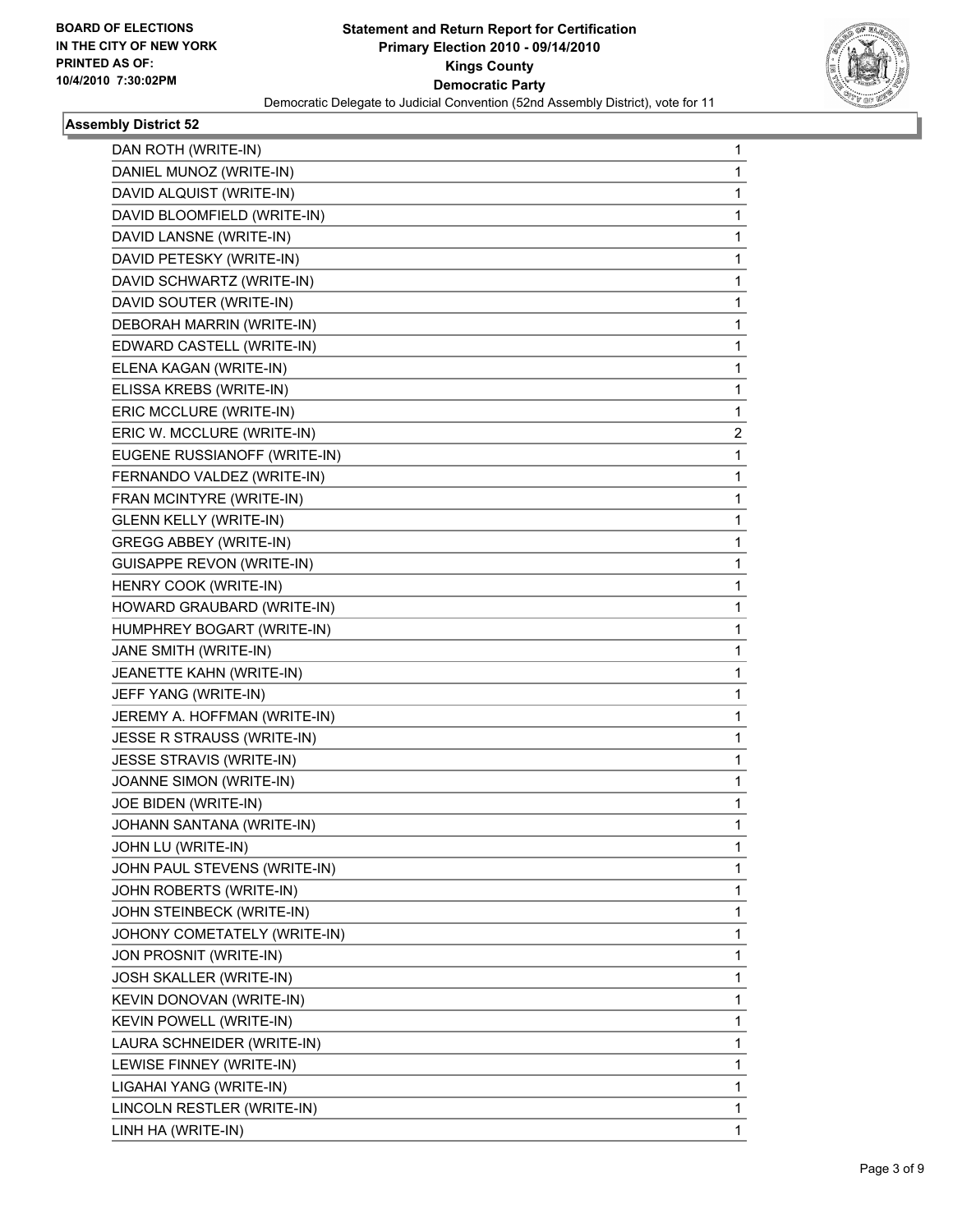

| LORI AZIM (WRITE-IN)              | 1            |
|-----------------------------------|--------------|
| LORRAINE MILLER (WRITE-IN)        | $\mathbf{1}$ |
| LOUIS SCHWOKOS (WRITE-IN)         | 1            |
| LUANN CANBANDEDA (WRITE-IN)       | 1            |
| LUMI M. RILEY (WRITE-IN)          | $\mathbf{1}$ |
| MARGARITA COPER TORRES (WRITE-IN) | 1            |
| MARIANNE ITAK (WRITE-IN)          | 1            |
| MARTIN DANOVON (WRITE-IN)         | $\mathbf{1}$ |
| MARYANN SANTORA (WRITE-IN)        | 1            |
| MATLUIP CHACERE (WRITE-IN)        | 1            |
| MATTHEW ASTRELLA (WRITE-IN)       | 1            |
| MEREDITH JONES (WRITE-IN)         | 1            |
| MICHAEL ASTRELLA (WRITE-IN)       | 1            |
| MICHAEL BYORS (WRITE-IN)          | $\mathbf{1}$ |
| MICHAEL VINCENT (WRITE-IN)        | 1            |
| MICHAEL WARD (WRITE-IN)           | 1            |
| <b>MORES GATES (WRITE-IN)</b>     | 1            |
| MORIN TAKWON (WRITE-IN)           | 1            |
| NAT LAMIA (WRITE-IN)              | 1            |
| NATHAN GRAY (WRITE-IN)            | 2            |
| NEIL FREEMAN (WRITE-IN)           | 1            |
| NEILE KELLY (WRITE-IN)            | 1            |
| NELSON WONG (WRITE-IN)            | 1            |
| NOT VITO LOPEZ (WRITE-IN)         | 1            |
| PEG RYAN (WRITE-IN)               | 1            |
| PETER ITAK (WRITE-IN)             | 2            |
| PILARA BAUER (WRITE-IN)           | 1            |
| PUAL BAUER (WRITE-IN)             | 1            |
| REBECCA WASSERMAN (WRITE-IN)      | 1            |
| RICHARD DONG (WRITE-IN)           | 1            |
| ROBERT MURPHY (WRITE-IN)          | 1            |
| ROBERT SUTTON (WRITE-IN)          | $\mathbf{1}$ |
| RUTH GINSBERG (WRITE-IN)          | 1            |
| SAMUEL ALITO (WRITE-IN)           | 1            |
| SCOTT RORSCHEIN (WRITE-IN)        | $\mathbf{1}$ |
| SEAN BELL (WRITE-IN)              | 1            |
| SHANE PEREZ (WRITE-IN)            | 1            |
| SHLOMO RUTH (WRITE-IN)            | 1            |
| SOL NICHALAS (WRITE-IN)           | 1            |
| SONDRA SOTOMAYOR (WRITE-IN)       | 1            |
| STACEY ROBINSON (WRITE-IN)        | $\mathbf{1}$ |
| STEPHEN BREYER (WRITE-IN)         | 1            |
| STEVEN BASSIN (WRITE-IN)          | 1            |
| SUPIN SO (WRITE-IN)               | 1            |
| SUSAN JALOUSTA (WRITE-IN)         | 1            |
| TALLY BLUMBERG (WRITE-IN)         | 1            |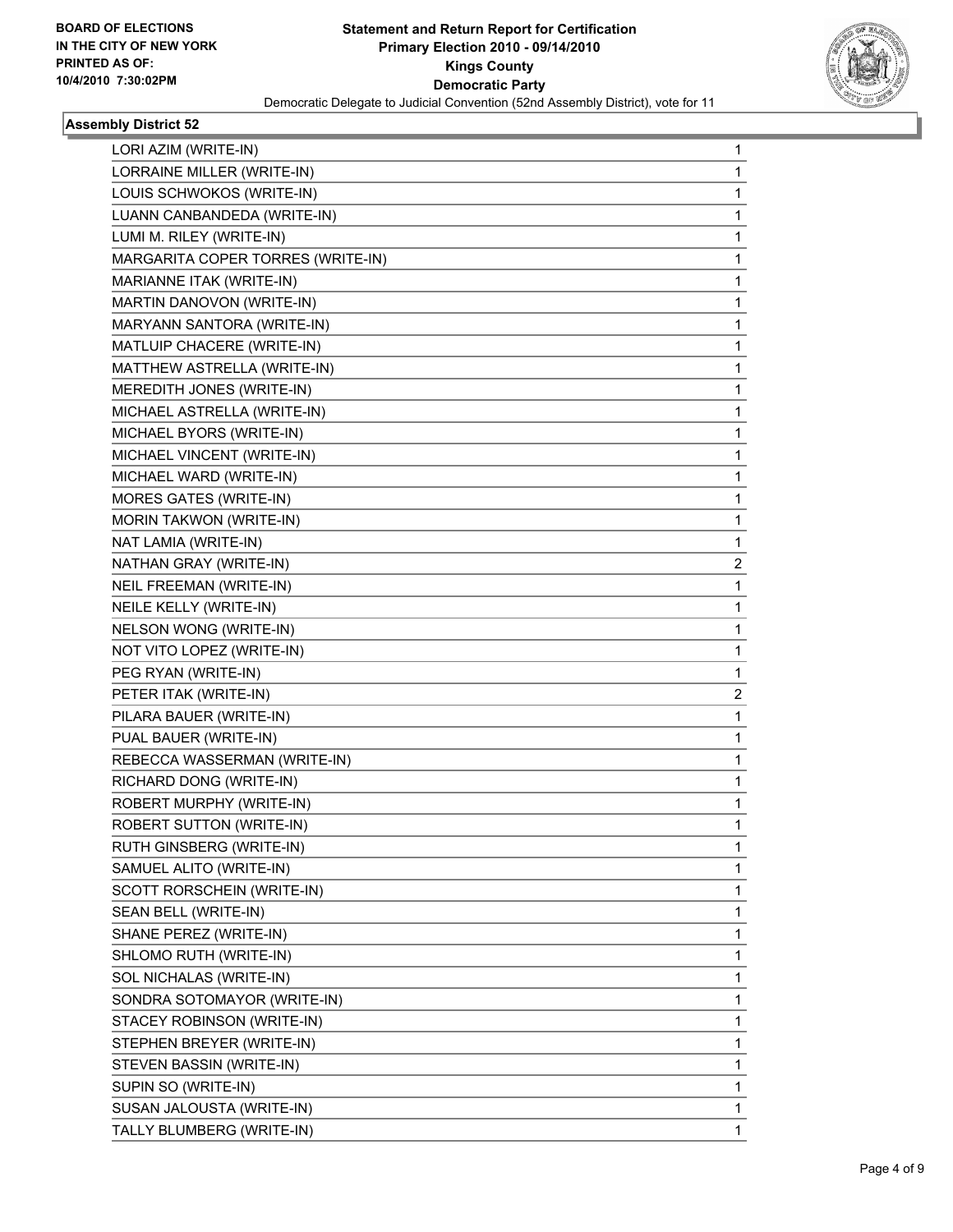

| <b>Total Votes</b>           | 48.925 |
|------------------------------|--------|
| WILLIAM MCCORMICK (WRITE-IN) |        |
| THOMAS WOITASOEK (WRITE-IN)  |        |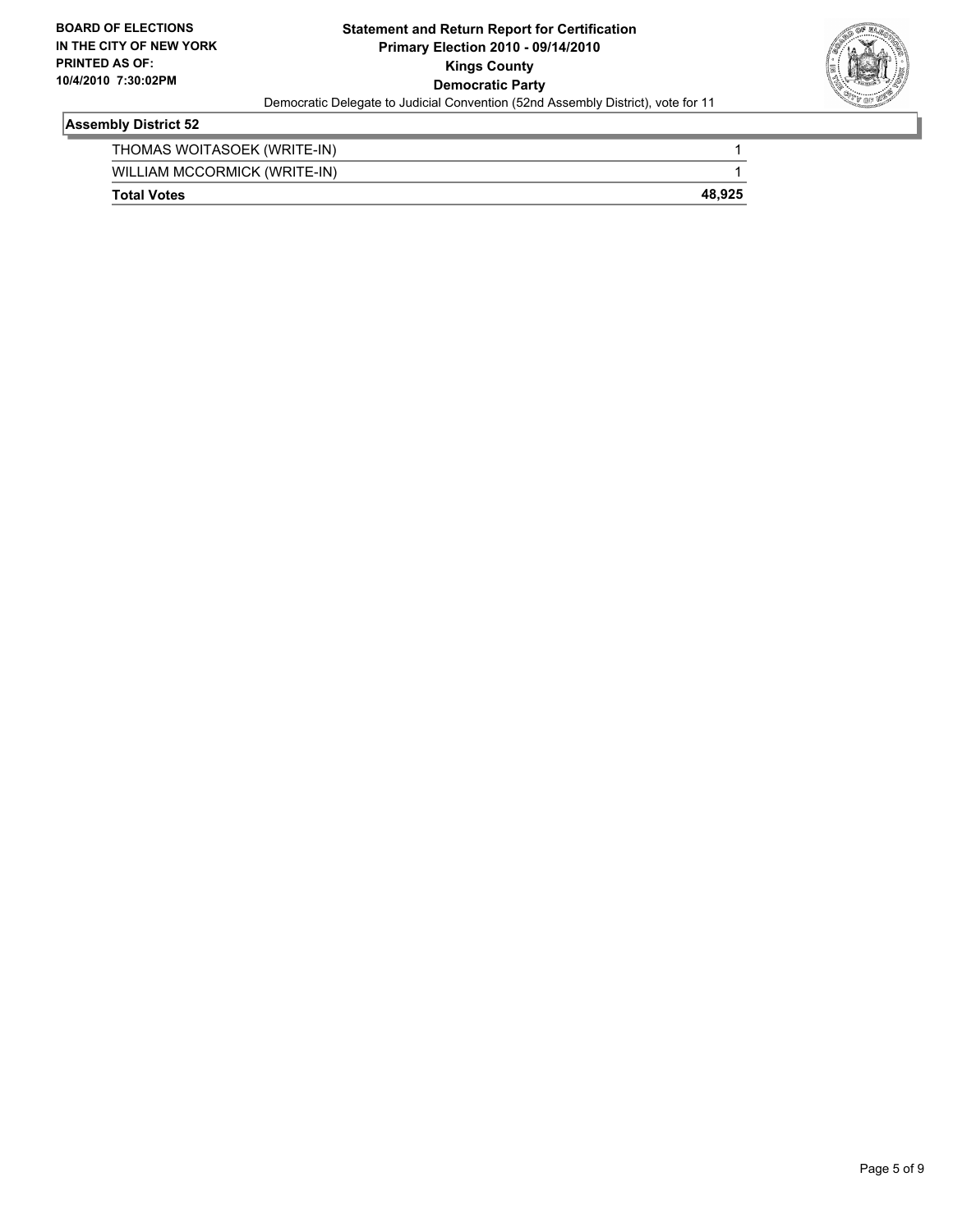

#### **Total for Democratic Delegate to Judicial Convention (52nd Assembly District) - Kings County**

| PUBLIC COUNTER                   | 11,017       |
|----------------------------------|--------------|
| <b>EMERGENCY</b>                 | 45           |
| ABSENTEE/MILITARY                | 252          |
| <b>AFFIDAVIT</b>                 | 133          |
| <b>IRA CURE</b>                  | 2,864        |
| <b>KAREN E JOHNSON</b>           | 4,000        |
| JOHN T LONGO                     | 2,867        |
| <b>HELEN PEARLSTEIN</b>          | 3,873        |
| <b>JOHN L HEYER II</b>           | 2,528        |
| <b>MERCEDES NEIRA</b>            | 3,607        |
| ROBERT T PREDHOME                | 2,339        |
| <b>MARLENE HOCHMAN</b>           | 3,553        |
| <b>JAMES N KATZ</b>              | 2,867        |
| ALIDA SEIDEL                     | 3,473        |
| <b>PAUL BADER</b>                | 2,960        |
| <b>GREG S WILLIAMSON</b>         | 1,614        |
| <b>MADELINE WILLIAMSON</b>       | 2,371        |
| <b>BETTY J LESTER</b>            | 2,190        |
| <b>ELLEN MEYERS</b>              | 2,531        |
| STEPHANIE M FRIOT                | 1,769        |
| <b>BENJAMIN F ABELMAN</b>        | 1,472        |
| <b>CHARLENE NIMMONS</b>          | 1,926        |
| AARON NEPARSTEK (WRITE-IN)       | 1            |
| ADAM MEYER (WRITE-IN)            | 1            |
| ALAN FEDERMAN (WRITE-IN)         | 1            |
| ALEXANDER M. HOFFMAN (WRITE-IN)  | $\mathbf{1}$ |
| AMY BINDER (WRITE-IN)            | 1            |
| ANGELA VANEZ (WRITE-IN)          | 1            |
| ANTHONY KENNEDT (WRITE-IN)       | $\mathbf{1}$ |
| ANTOINETTE DELGADO (WRITE-IN)    | 1            |
| ANTONIN SCALIA (WRITE-IN)        | 1            |
| ARNALDO LOPEZ (WRITE-IN)         | $\mathbf{1}$ |
| ARTHUR ASH (WRITE-IN)            | 1            |
| AVI ADIV (WRITE-IN)              | 1            |
| BARRACK OBAMA (WRITE-IN)         | 1            |
| BENJAMIN PUCKLEY (WRITE-IN)      | 1            |
| BENJAMIN TARVARSE (WRITE-IN)     | $\mathbf{1}$ |
| BILL CLINTON (WRITE-IN)          | 1            |
| BILL YAO (WRITE-IN)              | 1            |
| CARLOS DELGADO (WRITE-IN)        | 1            |
| CHRIS HAVENS (WRITE-IN)          | $\mathbf{1}$ |
| CHRIS OWENS (WRITE-IN)           | 1            |
| CHRISTINA ANNUNZIATTA (WRITE-IN) | $\mathbf{1}$ |
| CHRISTOPHER MEYER (WRITE-IN)     | 1            |
| CLARENCE THOMAS (WRITE-IN)       | 1            |
| CONAN OBRIEN (WRITE-IN)          | $\mathbf{1}$ |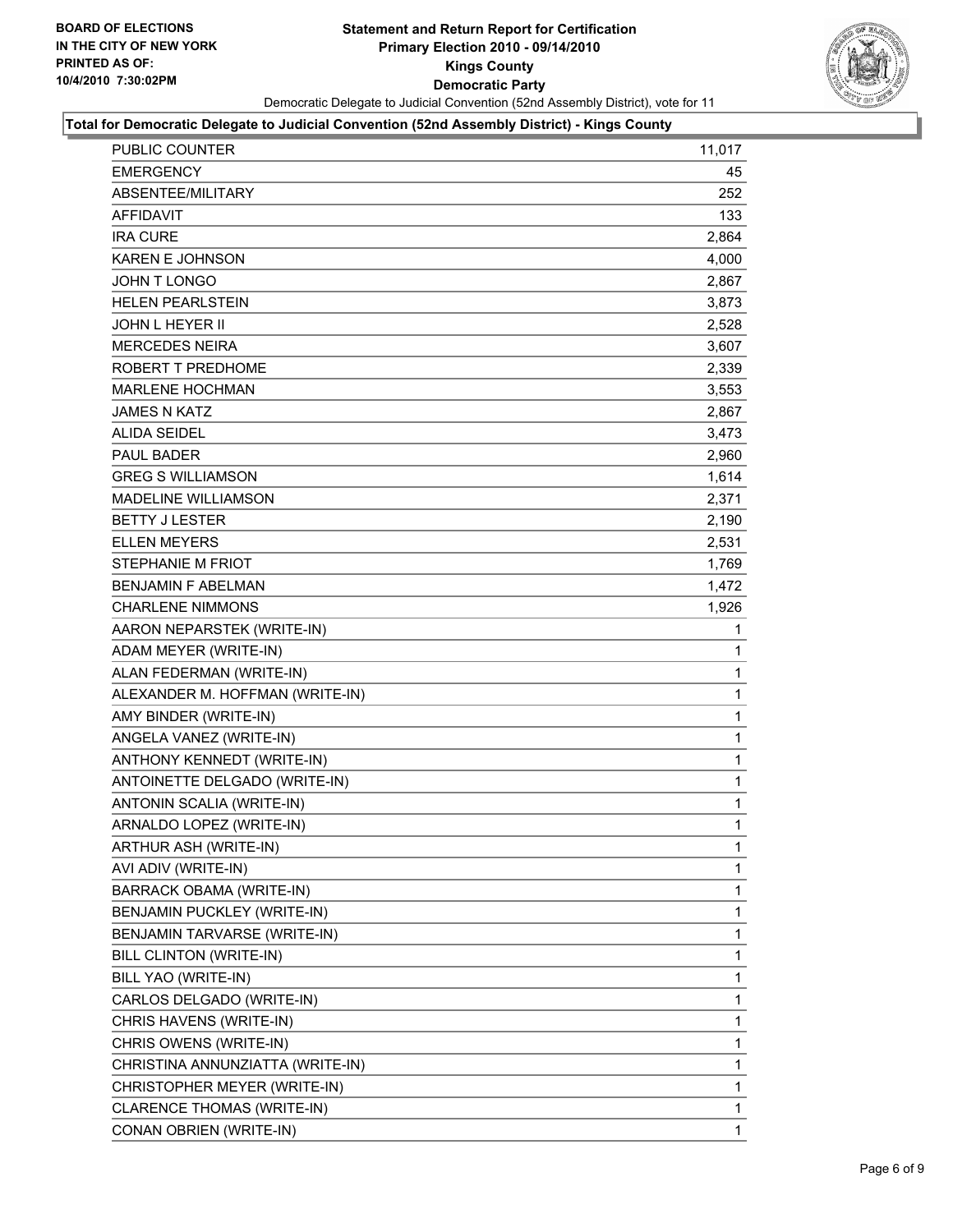

#### **Total for Democratic Delegate to Judicial Convention (52nd Assembly District) - Kings County**

| DAN ROTH (WRITE-IN) | 1                                                                                                                                                                                                                                                                                                                                                                                                                                                                                                                                                                                                                                                                                                                                                                                                                                                                                                                                                                                                                                                                                                                                                                                                                                                                                                                               |
|---------------------|---------------------------------------------------------------------------------------------------------------------------------------------------------------------------------------------------------------------------------------------------------------------------------------------------------------------------------------------------------------------------------------------------------------------------------------------------------------------------------------------------------------------------------------------------------------------------------------------------------------------------------------------------------------------------------------------------------------------------------------------------------------------------------------------------------------------------------------------------------------------------------------------------------------------------------------------------------------------------------------------------------------------------------------------------------------------------------------------------------------------------------------------------------------------------------------------------------------------------------------------------------------------------------------------------------------------------------|
|                     | 1                                                                                                                                                                                                                                                                                                                                                                                                                                                                                                                                                                                                                                                                                                                                                                                                                                                                                                                                                                                                                                                                                                                                                                                                                                                                                                                               |
|                     | 1                                                                                                                                                                                                                                                                                                                                                                                                                                                                                                                                                                                                                                                                                                                                                                                                                                                                                                                                                                                                                                                                                                                                                                                                                                                                                                                               |
|                     | 1                                                                                                                                                                                                                                                                                                                                                                                                                                                                                                                                                                                                                                                                                                                                                                                                                                                                                                                                                                                                                                                                                                                                                                                                                                                                                                                               |
|                     | 1                                                                                                                                                                                                                                                                                                                                                                                                                                                                                                                                                                                                                                                                                                                                                                                                                                                                                                                                                                                                                                                                                                                                                                                                                                                                                                                               |
|                     | 1                                                                                                                                                                                                                                                                                                                                                                                                                                                                                                                                                                                                                                                                                                                                                                                                                                                                                                                                                                                                                                                                                                                                                                                                                                                                                                                               |
|                     | 1                                                                                                                                                                                                                                                                                                                                                                                                                                                                                                                                                                                                                                                                                                                                                                                                                                                                                                                                                                                                                                                                                                                                                                                                                                                                                                                               |
|                     | 1                                                                                                                                                                                                                                                                                                                                                                                                                                                                                                                                                                                                                                                                                                                                                                                                                                                                                                                                                                                                                                                                                                                                                                                                                                                                                                                               |
|                     | 1                                                                                                                                                                                                                                                                                                                                                                                                                                                                                                                                                                                                                                                                                                                                                                                                                                                                                                                                                                                                                                                                                                                                                                                                                                                                                                                               |
|                     | 1                                                                                                                                                                                                                                                                                                                                                                                                                                                                                                                                                                                                                                                                                                                                                                                                                                                                                                                                                                                                                                                                                                                                                                                                                                                                                                                               |
|                     | 1                                                                                                                                                                                                                                                                                                                                                                                                                                                                                                                                                                                                                                                                                                                                                                                                                                                                                                                                                                                                                                                                                                                                                                                                                                                                                                                               |
|                     | 1                                                                                                                                                                                                                                                                                                                                                                                                                                                                                                                                                                                                                                                                                                                                                                                                                                                                                                                                                                                                                                                                                                                                                                                                                                                                                                                               |
|                     | 1                                                                                                                                                                                                                                                                                                                                                                                                                                                                                                                                                                                                                                                                                                                                                                                                                                                                                                                                                                                                                                                                                                                                                                                                                                                                                                                               |
|                     | $\mathbf{2}$                                                                                                                                                                                                                                                                                                                                                                                                                                                                                                                                                                                                                                                                                                                                                                                                                                                                                                                                                                                                                                                                                                                                                                                                                                                                                                                    |
|                     | 1                                                                                                                                                                                                                                                                                                                                                                                                                                                                                                                                                                                                                                                                                                                                                                                                                                                                                                                                                                                                                                                                                                                                                                                                                                                                                                                               |
|                     | 1                                                                                                                                                                                                                                                                                                                                                                                                                                                                                                                                                                                                                                                                                                                                                                                                                                                                                                                                                                                                                                                                                                                                                                                                                                                                                                                               |
|                     | 1                                                                                                                                                                                                                                                                                                                                                                                                                                                                                                                                                                                                                                                                                                                                                                                                                                                                                                                                                                                                                                                                                                                                                                                                                                                                                                                               |
|                     | 1                                                                                                                                                                                                                                                                                                                                                                                                                                                                                                                                                                                                                                                                                                                                                                                                                                                                                                                                                                                                                                                                                                                                                                                                                                                                                                                               |
|                     | 1                                                                                                                                                                                                                                                                                                                                                                                                                                                                                                                                                                                                                                                                                                                                                                                                                                                                                                                                                                                                                                                                                                                                                                                                                                                                                                                               |
|                     | 1                                                                                                                                                                                                                                                                                                                                                                                                                                                                                                                                                                                                                                                                                                                                                                                                                                                                                                                                                                                                                                                                                                                                                                                                                                                                                                                               |
|                     | 1                                                                                                                                                                                                                                                                                                                                                                                                                                                                                                                                                                                                                                                                                                                                                                                                                                                                                                                                                                                                                                                                                                                                                                                                                                                                                                                               |
|                     | 1                                                                                                                                                                                                                                                                                                                                                                                                                                                                                                                                                                                                                                                                                                                                                                                                                                                                                                                                                                                                                                                                                                                                                                                                                                                                                                                               |
|                     | 1                                                                                                                                                                                                                                                                                                                                                                                                                                                                                                                                                                                                                                                                                                                                                                                                                                                                                                                                                                                                                                                                                                                                                                                                                                                                                                                               |
|                     | 1                                                                                                                                                                                                                                                                                                                                                                                                                                                                                                                                                                                                                                                                                                                                                                                                                                                                                                                                                                                                                                                                                                                                                                                                                                                                                                                               |
|                     | 1                                                                                                                                                                                                                                                                                                                                                                                                                                                                                                                                                                                                                                                                                                                                                                                                                                                                                                                                                                                                                                                                                                                                                                                                                                                                                                                               |
|                     | 1                                                                                                                                                                                                                                                                                                                                                                                                                                                                                                                                                                                                                                                                                                                                                                                                                                                                                                                                                                                                                                                                                                                                                                                                                                                                                                                               |
|                     | 1                                                                                                                                                                                                                                                                                                                                                                                                                                                                                                                                                                                                                                                                                                                                                                                                                                                                                                                                                                                                                                                                                                                                                                                                                                                                                                                               |
|                     | 1                                                                                                                                                                                                                                                                                                                                                                                                                                                                                                                                                                                                                                                                                                                                                                                                                                                                                                                                                                                                                                                                                                                                                                                                                                                                                                                               |
|                     | 1                                                                                                                                                                                                                                                                                                                                                                                                                                                                                                                                                                                                                                                                                                                                                                                                                                                                                                                                                                                                                                                                                                                                                                                                                                                                                                                               |
|                     | 1                                                                                                                                                                                                                                                                                                                                                                                                                                                                                                                                                                                                                                                                                                                                                                                                                                                                                                                                                                                                                                                                                                                                                                                                                                                                                                                               |
|                     | 1                                                                                                                                                                                                                                                                                                                                                                                                                                                                                                                                                                                                                                                                                                                                                                                                                                                                                                                                                                                                                                                                                                                                                                                                                                                                                                                               |
|                     | 1                                                                                                                                                                                                                                                                                                                                                                                                                                                                                                                                                                                                                                                                                                                                                                                                                                                                                                                                                                                                                                                                                                                                                                                                                                                                                                                               |
|                     | 1                                                                                                                                                                                                                                                                                                                                                                                                                                                                                                                                                                                                                                                                                                                                                                                                                                                                                                                                                                                                                                                                                                                                                                                                                                                                                                                               |
|                     | 1                                                                                                                                                                                                                                                                                                                                                                                                                                                                                                                                                                                                                                                                                                                                                                                                                                                                                                                                                                                                                                                                                                                                                                                                                                                                                                                               |
|                     | 1                                                                                                                                                                                                                                                                                                                                                                                                                                                                                                                                                                                                                                                                                                                                                                                                                                                                                                                                                                                                                                                                                                                                                                                                                                                                                                                               |
|                     | 1                                                                                                                                                                                                                                                                                                                                                                                                                                                                                                                                                                                                                                                                                                                                                                                                                                                                                                                                                                                                                                                                                                                                                                                                                                                                                                                               |
|                     | 1                                                                                                                                                                                                                                                                                                                                                                                                                                                                                                                                                                                                                                                                                                                                                                                                                                                                                                                                                                                                                                                                                                                                                                                                                                                                                                                               |
|                     | 1                                                                                                                                                                                                                                                                                                                                                                                                                                                                                                                                                                                                                                                                                                                                                                                                                                                                                                                                                                                                                                                                                                                                                                                                                                                                                                                               |
|                     | 1                                                                                                                                                                                                                                                                                                                                                                                                                                                                                                                                                                                                                                                                                                                                                                                                                                                                                                                                                                                                                                                                                                                                                                                                                                                                                                                               |
|                     | 1                                                                                                                                                                                                                                                                                                                                                                                                                                                                                                                                                                                                                                                                                                                                                                                                                                                                                                                                                                                                                                                                                                                                                                                                                                                                                                                               |
|                     | 1                                                                                                                                                                                                                                                                                                                                                                                                                                                                                                                                                                                                                                                                                                                                                                                                                                                                                                                                                                                                                                                                                                                                                                                                                                                                                                                               |
|                     | 1                                                                                                                                                                                                                                                                                                                                                                                                                                                                                                                                                                                                                                                                                                                                                                                                                                                                                                                                                                                                                                                                                                                                                                                                                                                                                                                               |
|                     | 1                                                                                                                                                                                                                                                                                                                                                                                                                                                                                                                                                                                                                                                                                                                                                                                                                                                                                                                                                                                                                                                                                                                                                                                                                                                                                                                               |
|                     | 1                                                                                                                                                                                                                                                                                                                                                                                                                                                                                                                                                                                                                                                                                                                                                                                                                                                                                                                                                                                                                                                                                                                                                                                                                                                                                                                               |
|                     | 1                                                                                                                                                                                                                                                                                                                                                                                                                                                                                                                                                                                                                                                                                                                                                                                                                                                                                                                                                                                                                                                                                                                                                                                                                                                                                                                               |
|                     | $\mathbf{1}$                                                                                                                                                                                                                                                                                                                                                                                                                                                                                                                                                                                                                                                                                                                                                                                                                                                                                                                                                                                                                                                                                                                                                                                                                                                                                                                    |
|                     | DANIEL MUNOZ (WRITE-IN)<br>DAVID ALQUIST (WRITE-IN)<br>DAVID BLOOMFIELD (WRITE-IN)<br>DAVID LANSNE (WRITE-IN)<br>DAVID PETESKY (WRITE-IN)<br>DAVID SCHWARTZ (WRITE-IN)<br>DAVID SOUTER (WRITE-IN)<br>DEBORAH MARRIN (WRITE-IN)<br>EDWARD CASTELL (WRITE-IN)<br>ELENA KAGAN (WRITE-IN)<br>ELISSA KREBS (WRITE-IN)<br>ERIC MCCLURE (WRITE-IN)<br>ERIC W. MCCLURE (WRITE-IN)<br>EUGENE RUSSIANOFF (WRITE-IN)<br>FERNANDO VALDEZ (WRITE-IN)<br>FRAN MCINTYRE (WRITE-IN)<br><b>GLENN KELLY (WRITE-IN)</b><br><b>GREGG ABBEY (WRITE-IN)</b><br><b>GUISAPPE REVON (WRITE-IN)</b><br>HENRY COOK (WRITE-IN)<br>HOWARD GRAUBARD (WRITE-IN)<br>HUMPHREY BOGART (WRITE-IN)<br>JANE SMITH (WRITE-IN)<br>JEANETTE KAHN (WRITE-IN)<br>JEFF YANG (WRITE-IN)<br>JEREMY A. HOFFMAN (WRITE-IN)<br>JESSE R STRAUSS (WRITE-IN)<br>JESSE STRAVIS (WRITE-IN)<br>JOANNE SIMON (WRITE-IN)<br>JOE BIDEN (WRITE-IN)<br>JOHANN SANTANA (WRITE-IN)<br>JOHN LU (WRITE-IN)<br>JOHN PAUL STEVENS (WRITE-IN)<br>JOHN ROBERTS (WRITE-IN)<br>JOHN STEINBECK (WRITE-IN)<br>JOHONY COMETATELY (WRITE-IN)<br>JON PROSNIT (WRITE-IN)<br>JOSH SKALLER (WRITE-IN)<br>KEVIN DONOVAN (WRITE-IN)<br><b>KEVIN POWELL (WRITE-IN)</b><br>LAURA SCHNEIDER (WRITE-IN)<br>LEWISE FINNEY (WRITE-IN)<br>LIGAHAI YANG (WRITE-IN)<br>LINCOLN RESTLER (WRITE-IN)<br>LINH HA (WRITE-IN) |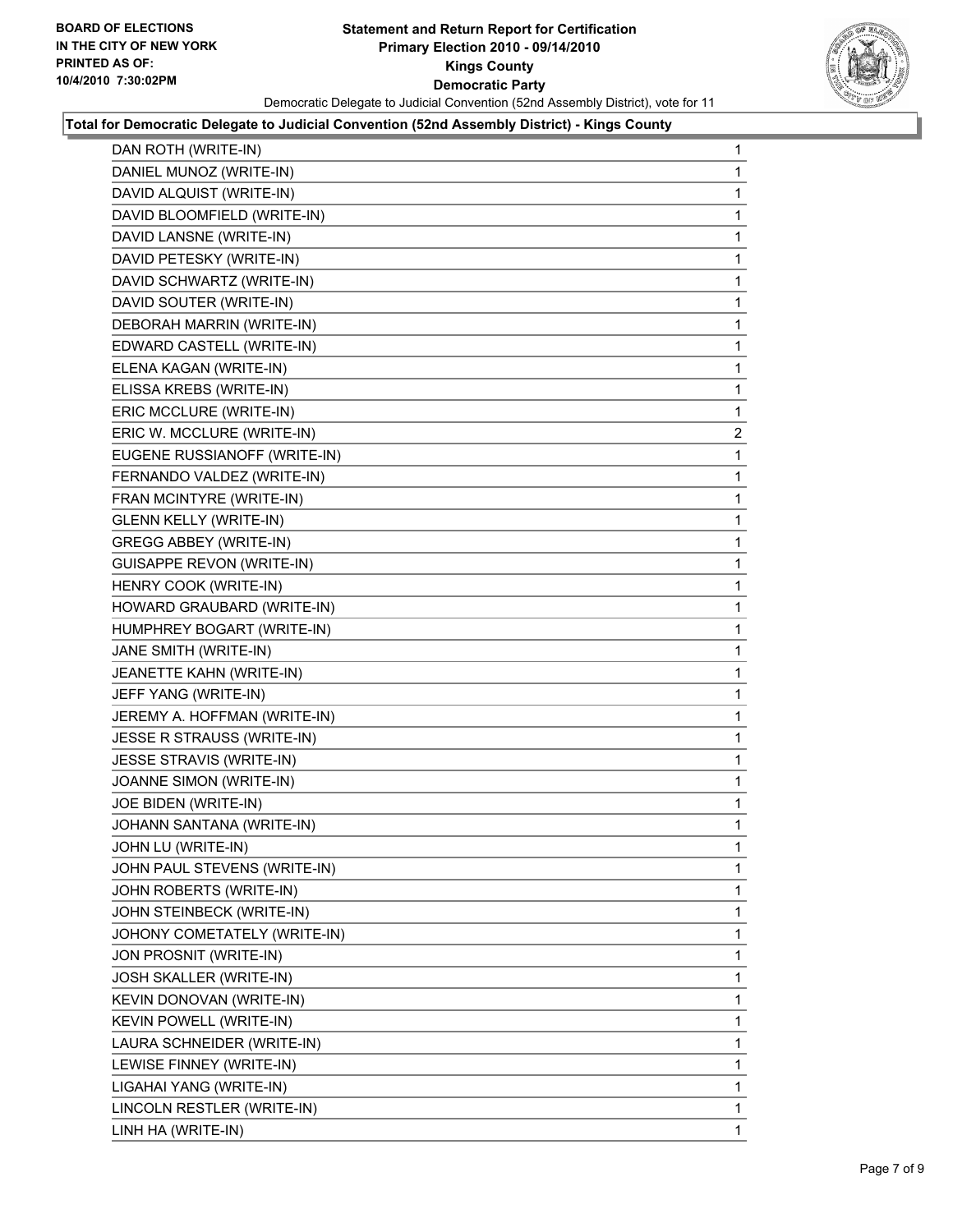

#### **Total for Democratic Delegate to Judicial Convention (52nd Assembly District) - Kings County**

| LORI AZIM (WRITE-IN)              | 1            |
|-----------------------------------|--------------|
| LORRAINE MILLER (WRITE-IN)        | 1            |
| LOUIS SCHWOKOS (WRITE-IN)         | 1            |
| LUANN CANBANDEDA (WRITE-IN)       | 1            |
| LUMI M. RILEY (WRITE-IN)          | 1            |
| MARGARITA COPER TORRES (WRITE-IN) | 1            |
| MARIANNE ITAK (WRITE-IN)          | 1            |
| MARTIN DANOVON (WRITE-IN)         | 1            |
| <b>MARYANN SANTORA (WRITE-IN)</b> | 1            |
| MATLUIP CHACERE (WRITE-IN)        | 1            |
| MATTHEW ASTRELLA (WRITE-IN)       | 1            |
| MEREDITH JONES (WRITE-IN)         | 1            |
| MICHAEL ASTRELLA (WRITE-IN)       | 1            |
| MICHAEL BYORS (WRITE-IN)          | 1            |
| MICHAEL VINCENT (WRITE-IN)        | 1            |
| MICHAEL WARD (WRITE-IN)           | 1            |
| MORES GATES (WRITE-IN)            | 1            |
| <b>MORIN TAKWON (WRITE-IN)</b>    | 1            |
| NAT LAMIA (WRITE-IN)              | 1            |
| NATHAN GRAY (WRITE-IN)            | $\mathbf{2}$ |
| NEIL FREEMAN (WRITE-IN)           | 1            |
| NEILE KELLY (WRITE-IN)            | 1            |
| NELSON WONG (WRITE-IN)            | 1            |
| NOT VITO LOPEZ (WRITE-IN)         | 1            |
| PEG RYAN (WRITE-IN)               | 1            |
| PETER ITAK (WRITE-IN)             | $\mathbf{2}$ |
| PILARA BAUER (WRITE-IN)           | 1            |
| PUAL BAUER (WRITE-IN)             | 1            |
| REBECCA WASSERMAN (WRITE-IN)      | 1            |
| RICHARD DONG (WRITE-IN)           | 1            |
| ROBERT MURPHY (WRITE-IN)          | 1            |
| ROBERT SUTTON (WRITE-IN)          | 1            |
| RUTH GINSBERG (WRITE-IN)          | 1            |
| SAMUEL ALITO (WRITE-IN)           | 1            |
| SCOTT RORSCHEIN (WRITE-IN)        | 1            |
| SEAN BELL (WRITE-IN)              | 1            |
| SHANE PEREZ (WRITE-IN)            | 1            |
| SHLOMO RUTH (WRITE-IN)            | 1            |
| SOL NICHALAS (WRITE-IN)           | 1            |
| SONDRA SOTOMAYOR (WRITE-IN)       | 1            |
| STACEY ROBINSON (WRITE-IN)        | 1            |
| STEPHEN BREYER (WRITE-IN)         | 1            |
| STEVEN BASSIN (WRITE-IN)          | 1            |
| SUPIN SO (WRITE-IN)               | 1            |
| SUSAN JALOUSTA (WRITE-IN)         | 1            |
| TALLY BLUMBERG (WRITE-IN)         | 1            |
|                                   |              |